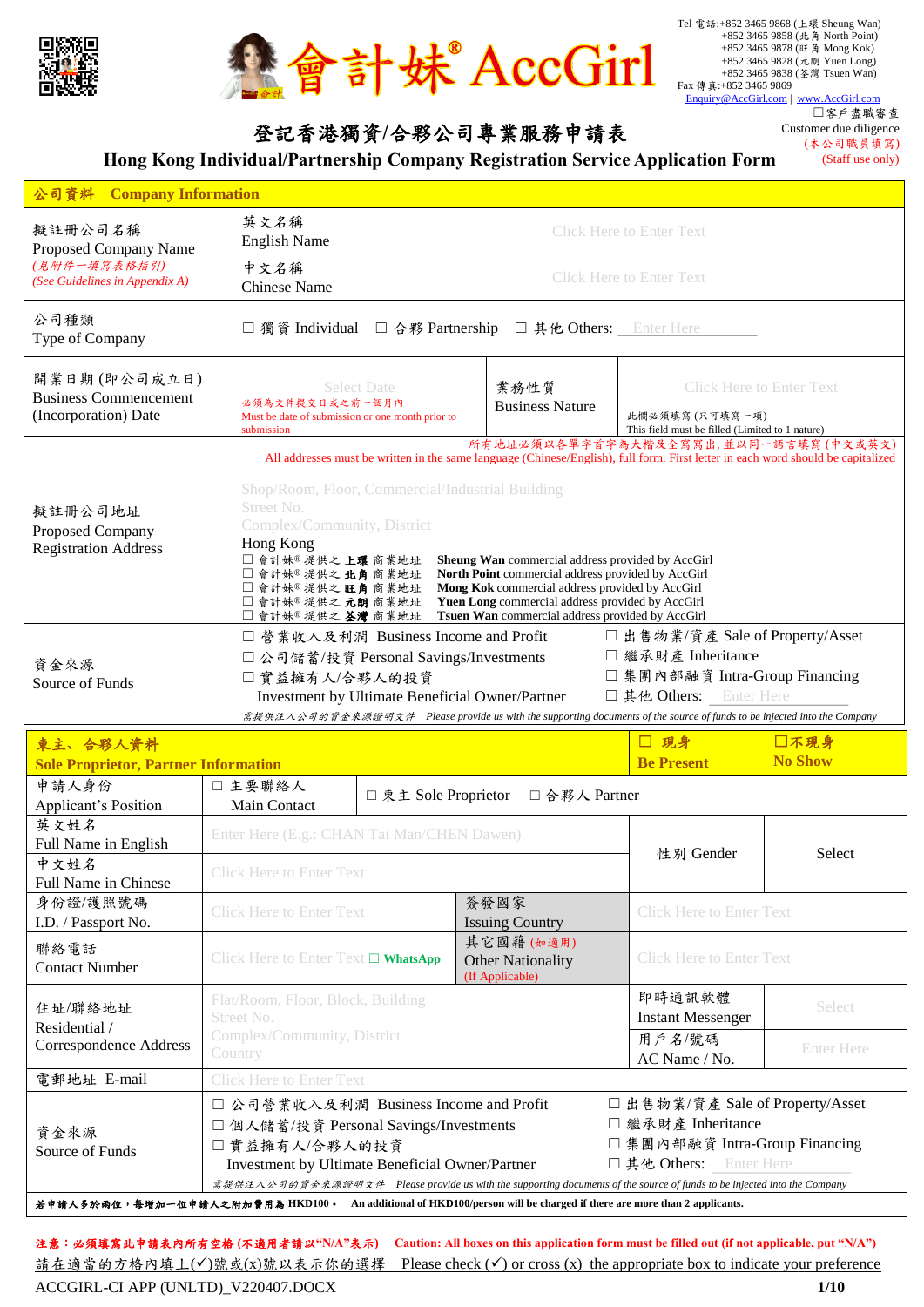



|                                                                                                                     |                                                                                                                         |                                      |                                 |                                | Enquiry@AccGirl.com   www.AccGirl.com |  |  |
|---------------------------------------------------------------------------------------------------------------------|-------------------------------------------------------------------------------------------------------------------------|--------------------------------------|---------------------------------|--------------------------------|---------------------------------------|--|--|
| 東主、合夥人資料                                                                                                            |                                                                                                                         |                                      |                                 | □ 現身                           | □不現身                                  |  |  |
| <b>Sole Proprietor, Partner Information</b>                                                                         |                                                                                                                         | <b>Be Present</b>                    | <b>No Show</b>                  |                                |                                       |  |  |
| 申請人身份                                                                                                               | □主要聯絡人                                                                                                                  | □ 東主 Sole Proprietor<br>□合夥人 Partner |                                 |                                |                                       |  |  |
| Applicant's Position                                                                                                | <b>Main Contact</b>                                                                                                     |                                      |                                 |                                |                                       |  |  |
| 英文姓名                                                                                                                | Enter Here (E.g.: CHAN Tai Man/CHEN Dawen)                                                                              |                                      |                                 |                                |                                       |  |  |
| Full Name in English                                                                                                |                                                                                                                         |                                      |                                 | 性別 Gender                      | <b>Select</b>                         |  |  |
| 中文姓名                                                                                                                | <b>Click Here to Enter Text</b>                                                                                         |                                      |                                 |                                |                                       |  |  |
| Full Name in Chinese                                                                                                |                                                                                                                         |                                      |                                 |                                |                                       |  |  |
| 身份證/護照號碼                                                                                                            | 簽發國家<br><b>Click Here to Enter Text</b>                                                                                 |                                      | <b>Click Here to Enter Text</b> |                                |                                       |  |  |
| I.D. / Passport No.                                                                                                 |                                                                                                                         |                                      | <b>Issuing Country</b>          |                                |                                       |  |  |
| 聯絡電話                                                                                                                |                                                                                                                         |                                      | 其它國籍(如適用)                       |                                |                                       |  |  |
| <b>Contact Number</b>                                                                                               | Click Here to Enter Text □ WhatsApp<br><b>Other Nationality</b>                                                         |                                      |                                 |                                | <b>Click Here to Enter Text</b>       |  |  |
|                                                                                                                     |                                                                                                                         |                                      | (If Applicable)                 |                                |                                       |  |  |
| 住址/聯絡地址                                                                                                             | Flat/Room, Floor, Block, Building<br>Street No.<br>Complex/Community, District<br>Country                               |                                      |                                 | 即時通訊軟體                         | Select                                |  |  |
| Residential /                                                                                                       |                                                                                                                         |                                      |                                 | <b>Instant Messenger</b>       |                                       |  |  |
| Correspondence Address                                                                                              |                                                                                                                         |                                      |                                 | 用戶名/號碼                         | <b>Enter Here</b>                     |  |  |
|                                                                                                                     |                                                                                                                         |                                      |                                 | $AC$ Name / No.                |                                       |  |  |
| 電郵地址 E-mail                                                                                                         | <b>Click Here to Enter Text</b>                                                                                         |                                      |                                 |                                |                                       |  |  |
|                                                                                                                     | □ 公司營業收入及利潤 Business Income and Profit                                                                                  |                                      |                                 |                                | □出售物業/資產 Sale of Property/Asset       |  |  |
|                                                                                                                     | □ 個人儲蓄/投資 Personal Savings/Investments                                                                                  |                                      |                                 | □ 繼承財產 Inheritance             |                                       |  |  |
| 資金來源<br>Source of Funds                                                                                             | □實益擁有人/合夥人的投資                                                                                                           |                                      |                                 | □ 集團內部融資 Intra-Group Financing |                                       |  |  |
|                                                                                                                     | Investment by Ultimate Beneficial Owner/Partner                                                                         |                                      |                                 | 口其他 Others: Enter Here         |                                       |  |  |
|                                                                                                                     | 需提供注入公司的資金來源證明文件 Please provide us with the supporting documents of the source of funds to be injected into the Company |                                      |                                 |                                |                                       |  |  |
| 若申請人多於兩位,每增加一位申請人之附加費用為港幣 100元。 An additional of HKD100/person will be charged if there are more than 2 applicants. |                                                                                                                         |                                      |                                 |                                |                                       |  |  |

#### 如果有額外的公司聯絡人,則需要填寫以下表格,否則這跳過此部分。

| If there are any additional corporate contact persons, please complete the form below. Otherwise, skip this part.<br>公司聯絡人資料<br><b>Company Contact Person Information</b> |                                                                                | 第一聯絡人                              |                   |
|---------------------------------------------------------------------------------------------------------------------------------------------------------------------------|--------------------------------------------------------------------------------|------------------------------------|-------------------|
| 申請人身份<br><b>Applicant's Position</b>                                                                                                                                      | □東主 Sole Proprietor □合夥人 Partner □公司職員 Staff<br>□ 其他 Other 請註明 Please Specify: |                                    |                   |
| 英文姓名<br>Full Name in English                                                                                                                                              | <b>Click Here to Enter Text</b>                                                | 性別 Gender                          | <b>Select</b>     |
| 中文姓名<br>Full Name in Chinese                                                                                                                                              | <b>Click Here to Enter Text</b>                                                |                                    |                   |
| 聯絡電話<br><b>Contact Number</b>                                                                                                                                             | <b>Click Here to Enter Text</b>                                                | 即時通訊軟體<br><b>Instant Messenger</b> | <b>Select</b>     |
| 電郵地址 E-mail                                                                                                                                                               | <b>Click Here to Enter Text</b>                                                | 用戶名/號碼<br>$AC$ Name / No.          | <b>Enter Here</b> |

| 額外公司聯絡人資料<br><b>Extra Company Contact Person Information</b><br>(需繳付 HKD100年費以通知此聯絡人)<br>(An additional of HKD100/year will be charged for notify any updates) |                                                                                | 第二聯絡人                              |                   |
|----------------------------------------------------------------------------------------------------------------------------------------------------------------|--------------------------------------------------------------------------------|------------------------------------|-------------------|
| 申請人身份<br><b>Applicant's Position</b>                                                                                                                           | □東主 Sole Proprietor □合夥人 Partner □公司職員 Staff<br>□ 其他 Other 請註明 Please Specify: |                                    |                   |
| 英文姓名<br>Full Name in English                                                                                                                                   | <b>Click Here to Enter Text</b>                                                | 性別 Gender                          | <b>Select</b>     |
| 中文姓名<br><b>Full Name in Chinese</b>                                                                                                                            | <b>Click Here to Enter Text</b>                                                |                                    |                   |
| 聯絡電話<br><b>Contact Number</b>                                                                                                                                  | <b>Click Here to Enter Text</b>                                                | 即時通訊軟體<br><b>Instant Messenger</b> | Select            |
| 電郵地址 E-mail                                                                                                                                                    | <b>Click Here to Enter Text</b>                                                | 用户名/號碼<br>$AC$ Name / No.          | <b>Enter Here</b> |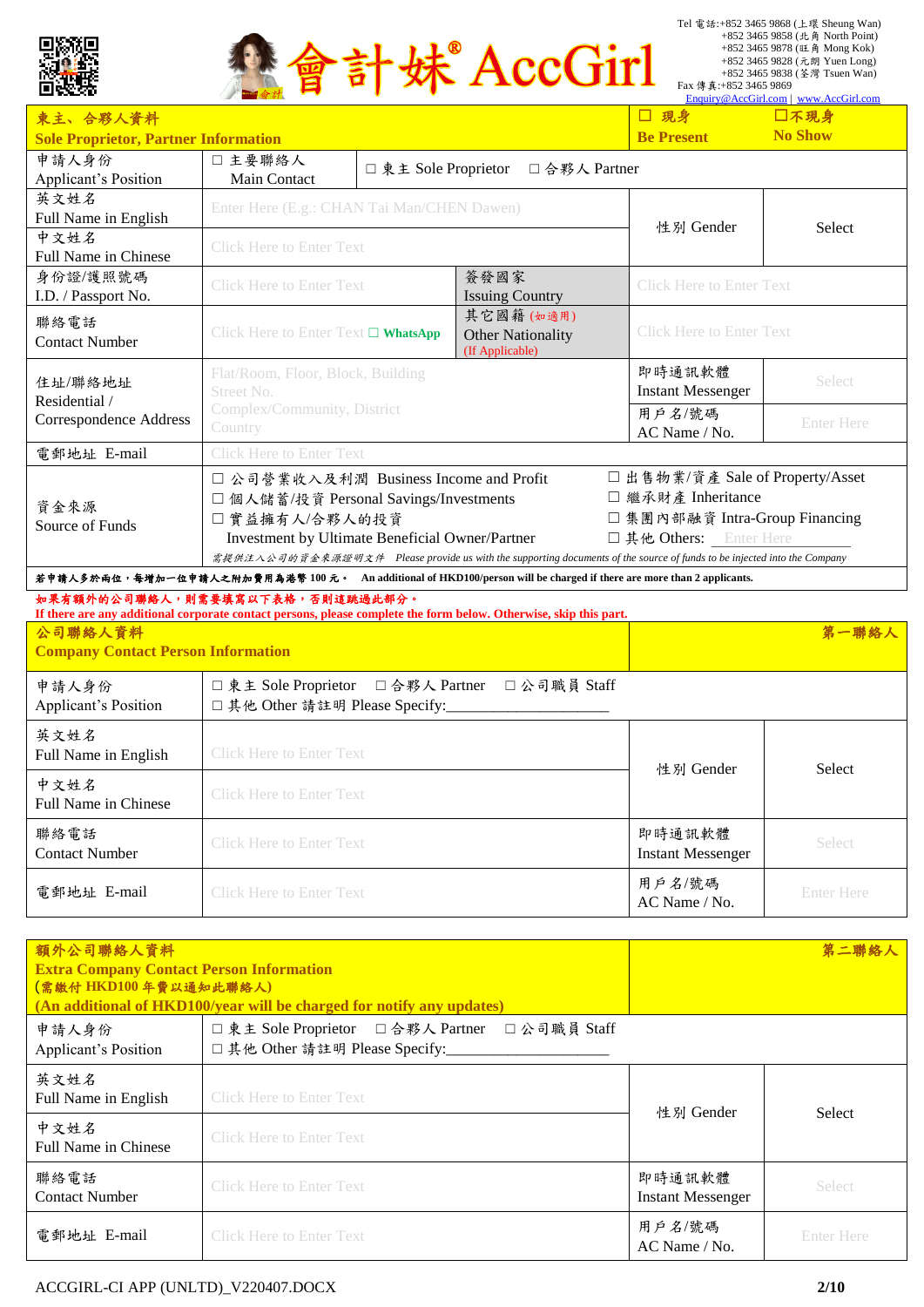



#### 服務資料 **Service Information**

| <b>Company Incorporation Service</b><br>成立公司服務                                                                                           |                   |                                                  |               |  |
|------------------------------------------------------------------------------------------------------------------------------------------|-------------------|--------------------------------------------------|---------------|--|
| 開公司專業服務*<br>Company Incorporation Service*                                                                                               | HK <sub>D</sub> 1 | 香港永久居民首次成立公司<br>HK Permanent Resident + Starters | <b>HKD299</b> |  |
|                                                                                                                                          | <b>HKD299</b>     | 自助開公司 Worldwide Offer                            |               |  |
| 商業登記費(政府收費)*<br>Business Registration Fee (Government Charge)*<br>首年商業登記費用 First-year Business Registration Fee                          | <b>HKD250</b>     |                                                  | <b>HKD250</b> |  |
| 公司印章 Company Chops (熱)<br>包括公司小圆印1個及公司簽名章1個<br>Includes 1 pre-ink company circular chop $\&$ 1 pre-ink company authorized signature chop | <b>HKD150</b>     |                                                  | <b>HKD150</b> |  |
| 額外申請人 Additional applicant                                                                                                               | <b>HKD100</b>     | (每位額外申請人)<br>(Each extra applicant)              |               |  |
| 額外聯絡人 Additional Contact Person                                                                                                          | <b>HKD100</b>     | (每位額外聯絡人)<br>(Each extra contact person)         |               |  |

#### 虛擬辦公室服務 **Virtual Office Service**

服務詳情請參考第 **8** 頁(附件三)之服務計劃內容 Please see **page 8** (Appendix C) for service plan information 如閣下選用本公司之虛擬辦公室服務,本公司將協助貴公司直接處理所有來自稅務局之信件。*If you are choosing our Virtual Office Service, AccGirl will help your company directly handle all the letters from the Inland Revenue Department.*

| 虚擬辦公室服務: 實惠套餐(一年) ☆ (熱)<br>Virtual Office Service: Economic Package (1-Year)                                                                                                                                                              | <b>HKD899</b>                                                 | ( <del>原價 HKD1,380 年</del> )<br>(Original price HKD1,380/yr) |                |  |  |  |  |
|-------------------------------------------------------------------------------------------------------------------------------------------------------------------------------------------------------------------------------------------|---------------------------------------------------------------|--------------------------------------------------------------|----------------|--|--|--|--|
| 虚擬辦公室服務: 基本套餐(一年)<br>Virtual Office Service: Basic Package (1-Year)                                                                                                                                                                       | <b>HKD1,440</b>                                               | (原價 HKD2,400年)<br>(Original price HKD2,400/yr)               | -- Select --   |  |  |  |  |
| 虚擬辦公室服務: 優越套餐(一年)<br>Virtual Office Service: Superior Package (1-Year)                                                                                                                                                                    | <b>HKD2,136</b>                                               | ( <del>原價 HKD2,640 年</del> )<br>(Original price HKD2,640/yr) |                |  |  |  |  |
| 虚擬辦公室服務: 卓越套餐(一年)<br>Virtual Office Service: Premium Package (1-Year)                                                                                                                                                                     | <b>HKD2,556</b>                                               | ( <del>原價 HKD3,180 年</del> )<br>(Original price HKD3,180/yr) |                |  |  |  |  |
| 公司水牌 (最長一年,連製作費)<br>Company Name Plate (Max. 1-Year, including production fee)<br>服務期間根據虛擬辦公室服務週期 Service Period bases on length of VO Service                                                                                            | <b>HKD300</b><br><b>HKD500</b><br><b>HKD1,150</b><br>HKD2,400 | 電子水牌 Electronic<br>小型水牌 Small<br>中型水牌 Medium<br>大型水牌 Large   | $-$ Select $-$ |  |  |  |  |
| WhatsApp 接收通知服務費(一年)<br>Receive notifications via WhatsApp (1-Year)                                                                                                                                                                       | <b>HKD240</b>                                                 |                                                              |                |  |  |  |  |
| 按金 Deposit<br>選擇虛擬辦公室服務之申請人必須存放 HKD200 按金以支付代墊郵/運費用,按金可<br>於服務終止時退還 Applicant(s) who chooses our Virtual Office Service will be required to deposit<br>HKD200 for postage/courier charges. Refundable on termination of service.          | <b>HKD200</b>                                                 |                                                              | -- Select --   |  |  |  |  |
| 注意:必須填寫此申請表內所有空格(不適用者請以"N/A"表示) Caution: All boxes on this application form must be filled out (if not applicable, put "N/A")<br>請在適當的方格內填上(√)號或(x)號以表示你的選擇 Please check (√) or cross (x) the appropriate box to indicate your preference |                                                               |                                                              |                |  |  |  |  |
| 會計理帳及報稅服務 Accounting & Bookkeeping & Tax Services                                                                                                                                                                                         |                                                               |                                                              |                |  |  |  |  |
| 會計理帳服務優惠:每年0至50個交易項目<br>Accounting Service: $0 - 50$ transactions per year                                                                                                                                                                | <b>HKD2,000</b>                                               | ( <del>原價 HKD3,000/年</del> )<br>(Original price HKD3,000/yr) | -- Select --   |  |  |  |  |
| 會計理帳及報稅服務優惠: 每年0至100個交易項目<br>Accounting & Taxation Service: $0 - 100$ transactions per yr                                                                                                                                                 | <b>HKD3,000</b>                                               | ( <del>原價 HKD4,000/年</del> )<br>(Original price HKD4,000/yr) |                |  |  |  |  |

首年稅務代表 First Year Tax Representative 如閣下不願意委任本公司為首年稅務代表*,* 請選取*"No"*或刪去 *"Yes"* 字眼 *If you do not wish to join our First Year Tax Representative Service, please select "No" or put a cross line on "Yes"* **FREE** (原價 HKD1,000/年) (Original price HKD1,000/yr) **N/A**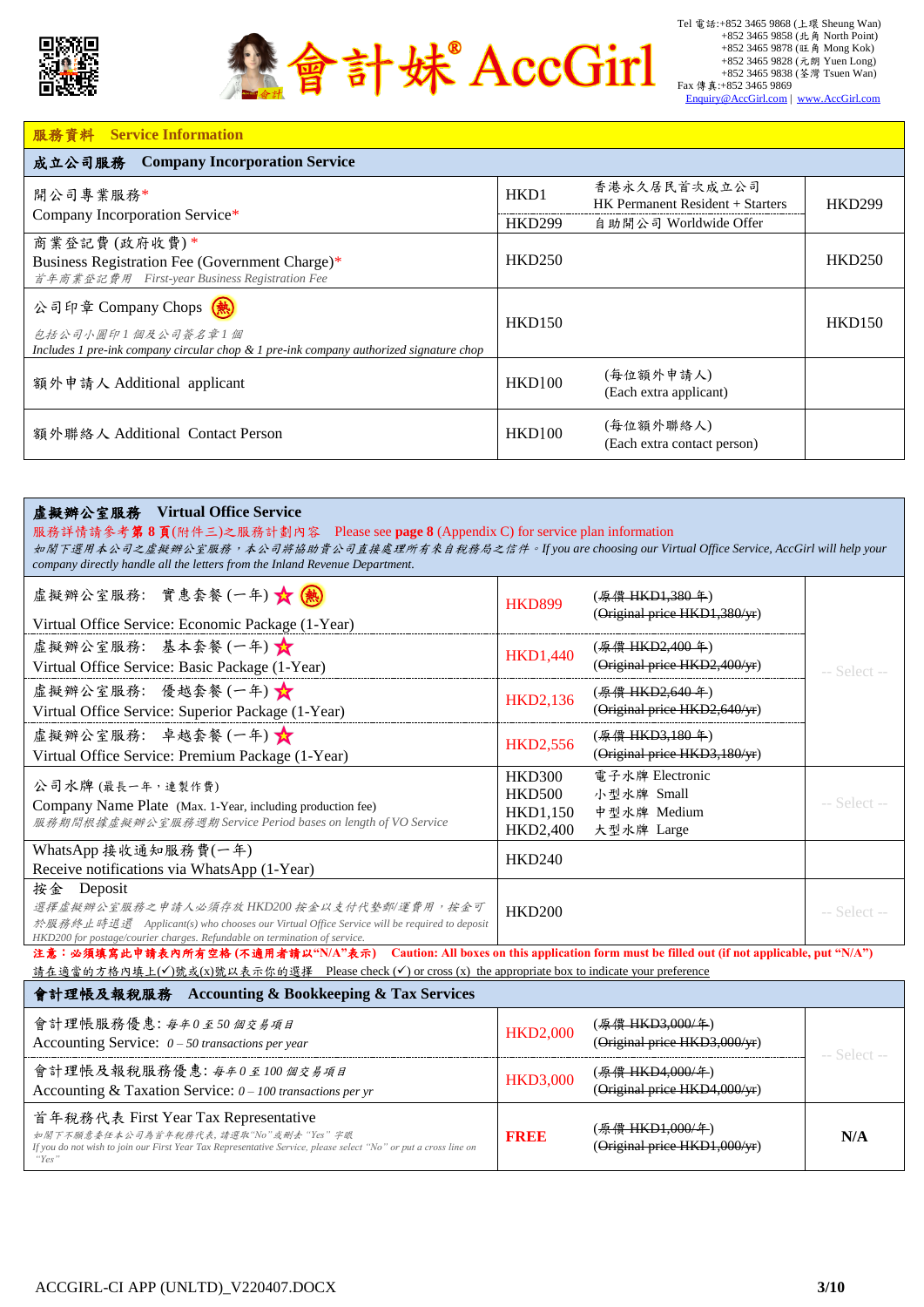



| Top-Up▲免費增值服務 Free Value-Added Services                                                                                                                                                                                                                                                                                             |             |                                                   |              |
|-------------------------------------------------------------------------------------------------------------------------------------------------------------------------------------------------------------------------------------------------------------------------------------------------------------------------------------|-------------|---------------------------------------------------|--------------|
| 創業者同盟一年會籍 Entrepreneurs Alliance Membership<br>創業者同盟™以幫助創業人仕為宗旨,使命是促進創業人分享及互動,交換經<br>驗,讓創業人不用再孤單的走這條艱辛的創業之路。<br>注意: 客戶提供的個人資料將有機會被提交到「創業者同盟」作申請用途<br>If you do not wish to join our First Year Tax Representative Service, please select "No" or cross out "Yes"<br>請選擇加入以下群組:<br>$\Box$ Wechat : $\Box$<br>$\Box$ Whatsapp: $\Box$ | <b>FREE</b> | ( <del>原償 HKD1,000/年</del> )<br>(Was HKD1,000/yr) | -- Select -- |
|                                                                                                                                                                                                                                                                                                                                     |             |                                                   |              |
| 僱主強積金開戶/管理服務轉介 MPF Referral                                                                                                                                                                                                                                                                                                         |             | ( <del>原價 HKD1,000</del> )                        |              |
| 注意: 客戶提供的個人資料將有機會被提交到強積金中介人作申請用途<br>Note: Personal information provided by client (for service application) might be handed over to MPF<br>company for contact purposes.                                                                                                                                                            | <b>FREE</b> | (Was HKD1,000)                                    | -- Select -- |
| 一站式智能 POS 流動收款機開戶及轉介 POS Referral                                                                                                                                                                                                                                                                                                   |             |                                                   |              |
| -不接受預付性行業的申請                                                                                                                                                                                                                                                                                                                        |             |                                                   |              |
| 注意: 客戶提供的個人資料將有機會被提交到流動收款機供應商作申請用途<br>Note: Personal information provided by client (for service application) might be handed over to POS<br>machine supplier for contact purposes.                                                                                                                                                 |             |                                                   |              |
| 如需要此服務,請剔選以下其中一個計劃:                                                                                                                                                                                                                                                                                                                 |             |                                                   |              |
| □ QR 錢包收款計劃(只限微信支付和支付寶)                                                                                                                                                                                                                                                                                                             | <b>FREE</b> | ( <del>原價 HKD500</del> )                          | -- Select -- |
| □手機收款 App 計劃(收據打印機套裝)                                                                                                                                                                                                                                                                                                               |             | (Was HKD500)                                      |              |
| □ Visa □ Master□ 銀聯 □ 雲支付□ 微信支付□ 支付寶 □ Apple pay                                                                                                                                                                                                                                                                                    |             |                                                   |              |
| $\Box$ Samsung pay $\Box$ Google pay $\Box$ Huawei pay                                                                                                                                                                                                                                                                              |             |                                                   |              |
| □智能卡機計劃                                                                                                                                                                                                                                                                                                                             |             |                                                   |              |
| □ Visa □ Master □ 銀聯 □ 雲支付□ 微信支付□ 支付寶 □ Apple pay                                                                                                                                                                                                                                                                                   |             |                                                   |              |
| $\Box$ Samsung pay $\Box$ Google pay $\Box$ Huawei pay $\Box$ EPS                                                                                                                                                                                                                                                                   |             |                                                   |              |
| 自選(需要客人額外填寫申請表):□八達通 □ AE                                                                                                                                                                                                                                                                                                           |             |                                                   |              |
| 公司信用卡開戶轉介 Credit Card Referral                                                                                                                                                                                                                                                                                                      |             |                                                   |              |
| -沒有公司銀行戶口亦可申請                                                                                                                                                                                                                                                                                                                       | FREE        | ( <del>原僧 HKD1.000</del> )                        | -- Select -- |
| 注意: 客戶提供的個人資料將有機會被提交到流動公司信用卡公司作申請用途<br>Note: Personal information provided by client (for service application) might be handed over to credit card<br>company for contact purposes.                                                                                                                                                 |             | (Was HKD1,000)                                    |              |
| 香港寬頻企業寬頻方案轉介 HKBN Referral                                                                                                                                                                                                                                                                                                          |             |                                                   |              |
|                                                                                                                                                                                                                                                                                                                                     | <b>FREE</b> | ( <del>原價 HKD500</del> )                          | -- Select -- |
| 注意: 客戶提供的個人資料將有機會被提交到網絡供應商作申請用途<br>Note: Personal information provided by client (for service application) might be handed over to network<br>provider for contact purposes.                                                                                                                                                        |             | (Was HKD500)                                      |              |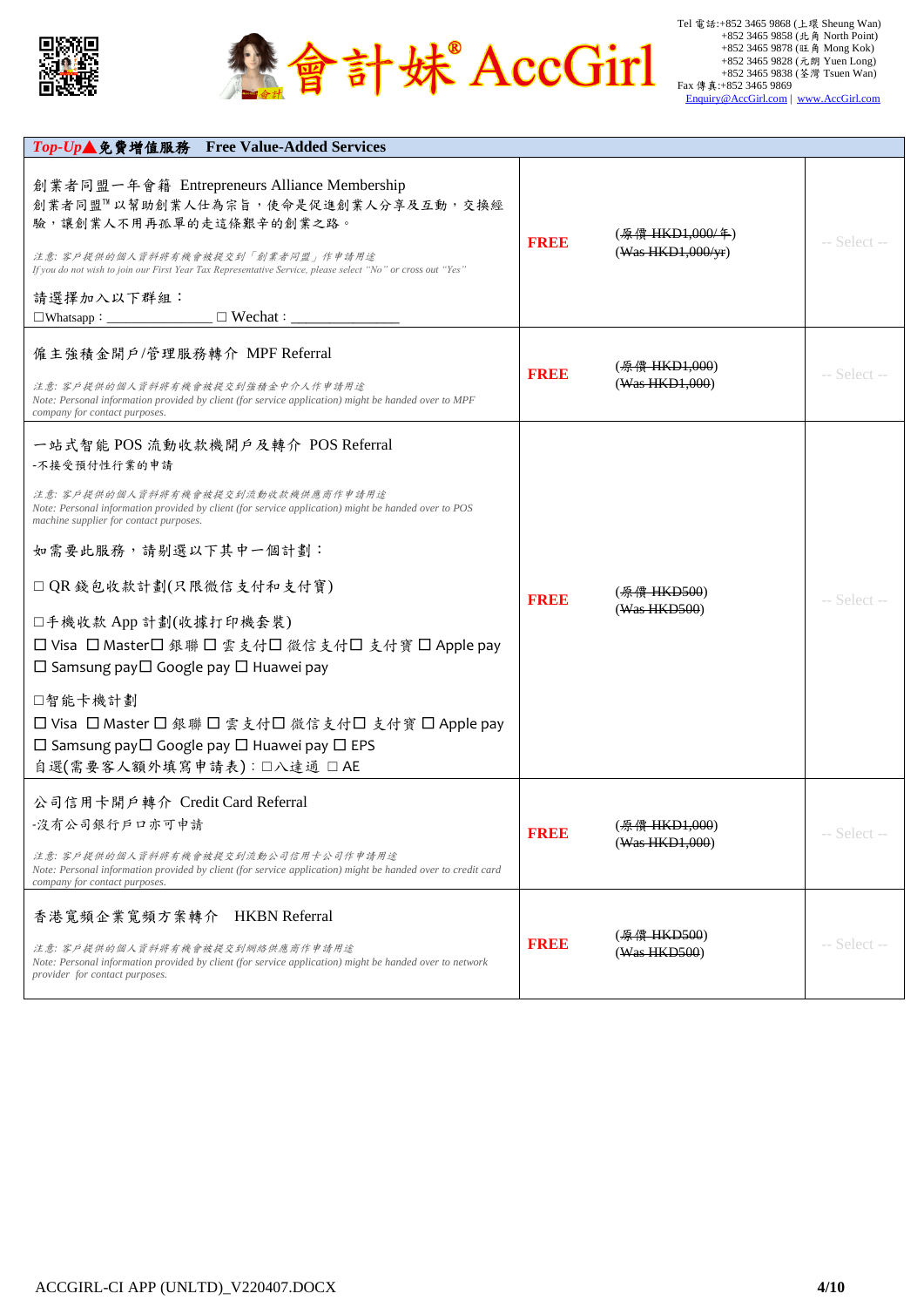



| 其他熱門服務!!! Other Popular Services!!!                                                                                                                                                                                                                                                                                                                                                                                                                           |                                  |                                                              |                   |
|---------------------------------------------------------------------------------------------------------------------------------------------------------------------------------------------------------------------------------------------------------------------------------------------------------------------------------------------------------------------------------------------------------------------------------------------------------------|----------------------------------|--------------------------------------------------------------|-------------------|
| 銀行開戶轉介服務 Bank Account Opening Referral (熱)<br>凡使用任何" ☆ 蹴服務,即可以優惠價港幣500元使用銀行開戶轉介服務<br>By choosing any one of the " services, you may enjoy our Bank Account<br>Opening Referral Service with a discounted price (HKD500)<br>不包括銀行收取之公司查册費 Company Search Fee (Bank Service Charge) Excluded<br>注意: 客戶提供的個人資料將有機會被提交到銀行作開戶申請用途<br>Note: Personal information provided by client (for service application) might be handed over to Bank<br>for contact purposes. | <b>HKD1000</b>                   | <b>HKD500</b>                                                | -- Select --      |
| 僱主強積金開戶/管理服務轉介 MPF Referral<br>注意: 客戶提供的個人資料將有機會被提交到強積金中介人作申請用途<br>Note: Personal information provided by client (for service application) might be handed over to MPF<br>company for contact purposes.                                                                                                                                                                                                                                                       | <b>BRBB</b>                      |                                                              |                   |
| 開設分行 □ Opening of Branch<br>包括首年分行登記政府費用 First-year Branch Registration Gov. Fee included                                                                                                                                                                                                                                                                                                                                                                     | <b>HKD500</b>                    | ( <i>魚僧 HKD930/間</i> )<br>(Original price HKD930/branch)     | -- Select --      |
| 會計師核證本(開設公司銀行戶口文件)<br>Certified True Copy (For Setting up of Bank Account)<br>開戶文件如公司註冊文件、公司章程細則及身分證明文件等<br>Incorporation documents, Articles of Association, identification documents, etc.                                                                                                                                                                                                                                                                  | <b>HKD300</b><br><b>HKD1,100</b> | 每份文件<br>Each Document<br>4份=全套文件<br>4 Documents $=$ Full Set | -- Select --      |
| 其他 Others: Please Describe                                                                                                                                                                                                                                                                                                                                                                                                                                    | <b>Please Describe</b>           |                                                              | <b>Enter Here</b> |
|                                                                                                                                                                                                                                                                                                                                                                                                                                                               | 合計 Total Amount                  |                                                              | <b>Enter Here</b> |

| 盧擬辦公室服務管理(如適用) Virtual Office Service Management (If applicable) |                                                                                                                                                                                                                                                                                                                                                                                                                                                                                                                                                                                                                                                                                                                                                      |  |  |  |  |  |
|------------------------------------------------------------------|------------------------------------------------------------------------------------------------------------------------------------------------------------------------------------------------------------------------------------------------------------------------------------------------------------------------------------------------------------------------------------------------------------------------------------------------------------------------------------------------------------------------------------------------------------------------------------------------------------------------------------------------------------------------------------------------------------------------------------------------------|--|--|--|--|--|
| 郵件/包裹代收服務□Mails/Parcels Handling Service                         |                                                                                                                                                                                                                                                                                                                                                                                                                                                                                                                                                                                                                                                                                                                                                      |  |  |  |  |  |
| 郵件/包裹通知<br>Mails/Parcels Notification                            | <b>Click Here to Enter Text</b><br>電郵地址<br>Email Address:<br>If differ from contact email 若與聯絡電郵不一<br>如額外增加 WhatsApp 接收通知,每年將收取港幣 240 服務費。An annual charge of HKD240 will be added if notifications are also received by WhatsApp messages.<br>如閣下選用本公司之虛擬辦公室服務,本公司將協助貴公司直接處理所有來自公司註冊處及稅務局之信件。<br>For Virtual Office Service, AccGirl will help your company directly handle all letters from the Registrar of Companies and the Inland Revenue Department.                                                                                                                                                                                                                                                                                          |  |  |  |  |  |
| 電話服務 □ Phone Call Service                                        |                                                                                                                                                                                                                                                                                                                                                                                                                                                                                                                                                                                                                                                                                                                                                      |  |  |  |  |  |
| 來電處理安排<br>Call Arrangement                                       | 系統直接轉駁至指定聯絡人;我不需要留言信箱服務 I do not need Voicemail Service ***<br>$\Box$<br>Direct transfer to assigned contact person<br>接聽後即時轉駁至指定號碼,不成功便以 Email/WhatsApp/WeChat *** 通知口訊<br>$\Box$<br>Transfer to assigned contact person after picking up. Notify by<br>if fail<br>接聽後留下對方聯絡號碼及口訊,以 Email / WhatsApp / WeChat *** 通知<br>$\Box$<br>Leave contact number and message, notify by<br>(本公司會儘量因應客戶的要求作出安排 We will try our best to implement the arrangements)<br>第一指定聯絡人 First Assigned Contact Person: -- Select Applicant--<br>Remark<br>Remark<br>第二指定聯絡人 Second Assigned Contact Person: - Select Applicant--<br>首位公司聯絡人免費,之後每增加一位聯絡人,每月將收取HKD50服務費<br>An additional of HKD50/month per person will be charged if there is more than 1 contact person |  |  |  |  |  |
| 傳真服務□Fax Service                                                 |                                                                                                                                                                                                                                                                                                                                                                                                                                                                                                                                                                                                                                                                                                                                                      |  |  |  |  |  |
| 傳真通知<br><b>Fax Notification</b>                                  | <b>Click Here to Enter Text</b><br>電郵地址<br>Email Address:                                                                                                                                                                                                                                                                                                                                                                                                                                                                                                                                                                                                                                                                                            |  |  |  |  |  |

\*\*\* 請選擇 \*\*\* **Please select**

注意:必須填寫此申請表內所有空格 **(**不適用者請以**"N/A"**表示**) Caution: All boxes on this application form must be filled out (if not applicable, put "N/A")** 請在適當的方格內填上(ü)號或(x)號以表示你的選擇 Please check (ü) or cross (x) the appropriate box to indicate your preference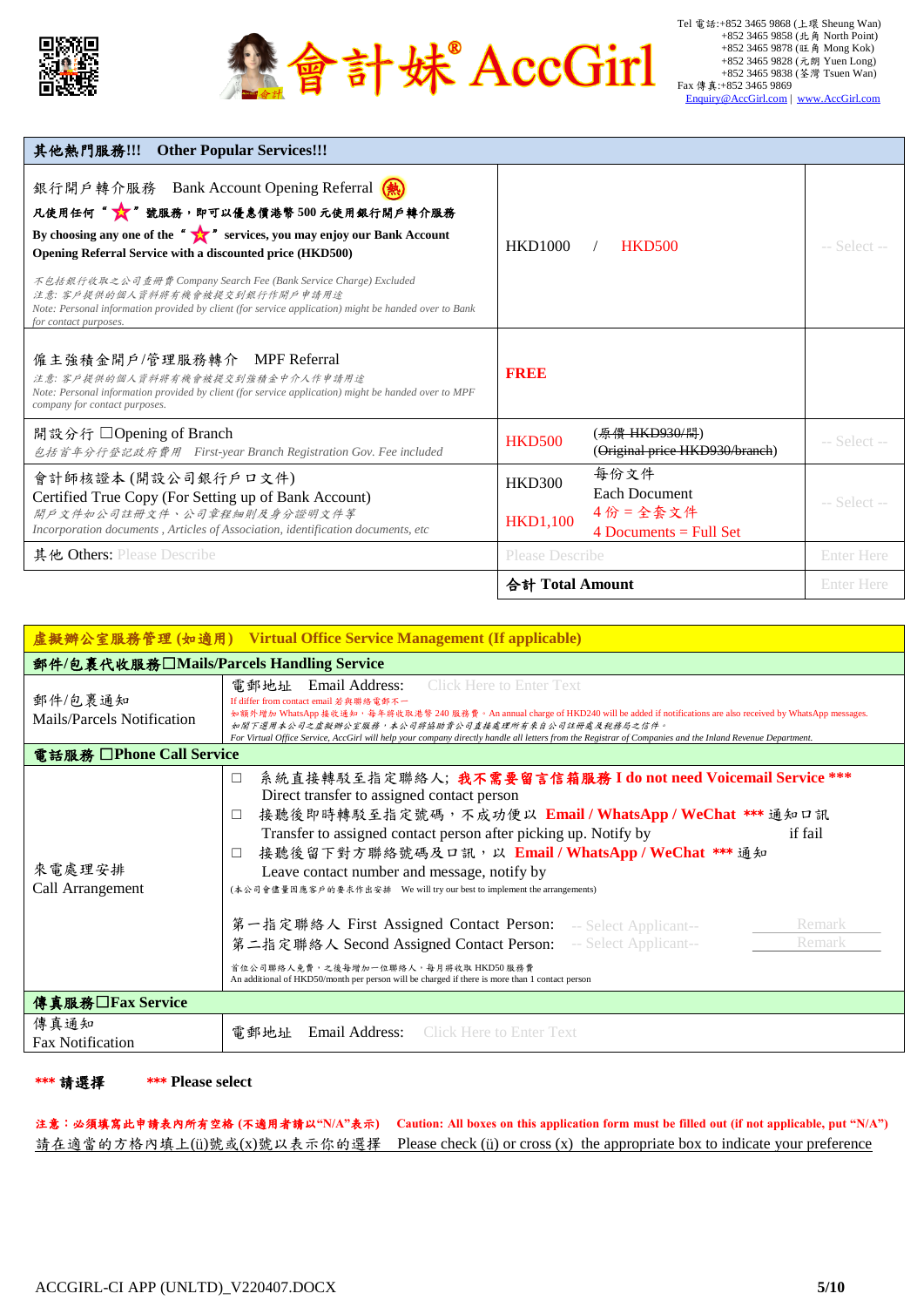



### 申請及繳費注意事項 **Important Notes for Application and Payment**

| 1)     | 如屬自然人:<br><b>For Natural Person:</b>                  |                    | 填妥並簽署申請表後,需連同以下證明文件與申請表一併電郵/傳真/郵寄至本公司:<br>Please submit the completed and signed application form along with the following information to us by email/fax/mail:<br>所有申請人之身份證及住址證明<br>Identity Card or Passport and Proof of Residential Address issued within 3 months of All Applicant(s)<br>(如未能現身請提供其他身份證明文件 If you fail to show up, please provide the other identity document) |                                                                                                                                                   |                                                                                                                                                                                                                                                                                                                                                                                                                                                                                                   |  |  |  |
|--------|-------------------------------------------------------|--------------------|-------------------------------------------------------------------------------------------------------------------------------------------------------------------------------------------------------------------------------------------------------------------------------------------------------------------------------------------------------------------------------------|---------------------------------------------------------------------------------------------------------------------------------------------------|---------------------------------------------------------------------------------------------------------------------------------------------------------------------------------------------------------------------------------------------------------------------------------------------------------------------------------------------------------------------------------------------------------------------------------------------------------------------------------------------------|--|--|--|
|        | 如屬法人團體:                                               |                    | 公司註冊證明書、公司章程細則、商業登記證副本                                                                                                                                                                                                                                                                                                                                                              |                                                                                                                                                   |                                                                                                                                                                                                                                                                                                                                                                                                                                                                                                   |  |  |  |
|        | <b>For Corporate:</b>                                 |                    | 所有實益擁有人之身份證及住址證明<br>Certificate of Incorporation, Articles of Association,<br>months of All Applicant(s)                                                                                                                                                                                                                                                                            | Copy of Business Registration Certificate (Only applies to Hong Kong Companies)                                                                   | All Beneficial Owner Identity Card or Passport and Proof of Residential Address issued within 3                                                                                                                                                                                                                                                                                                                                                                                                   |  |  |  |
| 2)     |                                                       |                    | information via email/fax/mail. Service starts ONLY when payment is made and verified.                                                                                                                                                                                                                                                                                              |                                                                                                                                                   | 成功遞交所需申請文件後本公司將檢查申請表內資料並進行公司名稱查冊,確定名稱未被已註冊之公司使用後將電郵報價單給閣下,完<br>成付款手續後需將有關付款證明電郵/傳真/郵寄至本公司。本公司確認收到相關款項後服務方可生效。<br>After successfully submit all required application documents, we will perform a Company Name Search to ensure the proposed Company Names<br>are not yet used by other existing limited companies and send you the quotation for payment purposes. You will be required to return the payment                                                                                     |  |  |  |
| 3)     |                                                       |                    |                                                                                                                                                                                                                                                                                                                                                                                     | 繳費方式 Payment Method (請先與會計妹職員確認總金額 Please contact AccGirl to confirm the total cost):                                                             |                                                                                                                                                                                                                                                                                                                                                                                                                                                                                                   |  |  |  |
|        | ✓ 現金 Cash                                             |                    | 前往本公司以現金繳費                                                                                                                                                                                                                                                                                                                                                                          | Paying by Cash in Person                                                                                                                          |                                                                                                                                                                                                                                                                                                                                                                                                                                                                                                   |  |  |  |
|        | ✔ 存款 Cash Deposit                                     |                    | 存款到本公司之中國銀行戶口                                                                                                                                                                                                                                                                                                                                                                       |                                                                                                                                                   | Making Cash Deposit to Our Bank of China Account                                                                                                                                                                                                                                                                                                                                                                                                                                                  |  |  |  |
|        | ✔ 支票 Cheque                                           |                    | 前往本公司遞交/郵寄/入票                                                                                                                                                                                                                                                                                                                                                                       |                                                                                                                                                   | Bringing Payment Cheque to us in Person/by Post                                                                                                                                                                                                                                                                                                                                                                                                                                                   |  |  |  |
|        | 轉賬 Bank Transfer                                      | 中銀戶口<br>轉數快        | 非中銀戶口 (客戶自付銀行手續費)                                                                                                                                                                                                                                                                                                                                                                   | Transferring Fund from Bank of China Account                                                                                                      | Transferring Fund from Other Banks (Bank Handling Fee Paid by Client)<br>Transferring Fund via "FPS" (Faster Payment System)                                                                                                                                                                                                                                                                                                                                                                      |  |  |  |
|        |                                                       |                    |                                                                                                                                                                                                                                                                                                                                                                                     |                                                                                                                                                   | 如以遞交支票形式付款,支票抬頭請寫上「 <b>會計妹有限公司</b> 」或「AccGirl Limited」,並於支票背面後寫上貴公司名稱。<br>如以存入支票形式付款,請根據以上指示,存入支票後於銀行收據背面寫上貴公司名稱並將其正本或副本交回本公司。                                                                                                                                                                                                                                                                                                                                                                    |  |  |  |
|        | copy OR photocopy) to us.                             |                    |                                                                                                                                                                                                                                                                                                                                                                                     | For Cheque Payment, please make cheque payable to "AccGirl Limited" and write your company name on its back.                                      | For Cheque Deposit, please follow the instructions above and write your company name on the back of the bank receipt, then return it (original                                                                                                                                                                                                                                                                                                                                                    |  |  |  |
| 4)     | 帳戶名稱 Account Name:<br>港幣戶ロ HKD Account:               | 012-676-1-023557-4 | AccGirl Limited 會計妹有限公司 銀行名稱 Bank Name:                                                                                                                                                                                                                                                                                                                                             | 轉數快 FPS No.:                                                                                                                                      | 銀行賬戶詳細資料 Bank Account Detailed Information (以非港幣繳付費用之客戶請先向會計妹職員索取外幣戶口資料:<br>For non-HKD payments, please obtain the Foreign Currency Bank Account information from AccGirl before making a payment):<br>Bank of China 中國銀行<br>7088578                                                                                                                                                                                                                                                             |  |  |  |
|        |                                                       |                    |                                                                                                                                                                                                                                                                                                                                                                                     | This application form can only be submitted after ticking the 4 boxes, signing above the line, filling in signer's name and signature date below. | 於以下四項陳述前方之空格內加上剔號"√"或交叉"x"、於橫線上簽署、填上簽署人姓名及簽署日期後方可遞交申請。<br>本人茲證實上述資料確實無誤,並已閱讀及同意本申請表(包括附件一、二、三、四、五及"條款和條件")內所列之所有條款和條件。                                                                                                                                                                                                                                                                                                                                                                            |  |  |  |
|        |                                                       |                    | "Terms and Conditions") and agree to all of the terms and conditions stated in it.                                                                                                                                                                                                                                                                                                  |                                                                                                                                                   | I declared that the information given above is true and accurate in each and every respect. I have read the application form (including Appendix A, B, C, D, E and                                                                                                                                                                                                                                                                                                                                |  |  |  |
| □      |                                                       |                    | 本人明白及同意所有費用(包括所有政府收費及服務費)於繳付予會計妹後一概不能退還。                                                                                                                                                                                                                                                                                                                                            | I understand and agree that all fees (including government charges and service fees) cannot be refunded after payment has been made.              |                                                                                                                                                                                                                                                                                                                                                                                                                                                                                                   |  |  |  |
| $\Box$ |                                                       |                    |                                                                                                                                                                                                                                                                                                                                                                                     |                                                                                                                                                   | 本人 (即下述簽署人) 確認,上方所提供之資料,就本人所知所信,皆為完整真確,如有不實資料會計妹將不會繼續提供服務,而本人承諾,本人作為信<br>託及公司服務持牌者客戶之期間,若有任何影響上述資料完整性及真確性之重大變動,本人將即時通知信託及公司服務持牌者的客戶經理。                                                                                                                                                                                                                                                                                                                                                            |  |  |  |
|        |                                                       |                    |                                                                                                                                                                                                                                                                                                                                                                                     |                                                                                                                                                   | I, the undersigned, confirm that the information provided above is complete and correct to the best of my knowledge and belief and I undertake that, as long as I<br>continue to be a client of TCSP Licensee, If there are false informations, AccGirl will not continue to provide services, I will promptly notify the appropriate<br>relationship manager at TCSP Licensee of any material changes affecting the completeness and accuracy of the responses to the above mentioned questions. |  |  |  |
| $\Box$ | services and reimburse the related fees.              |                    |                                                                                                                                                                                                                                                                                                                                                                                     | 本人明白及同意成立公司服務需於3個月內完成,如未能完成會計妹將不會繼續提供服務及發還相關費用。                                                                                                   | I understand and agree that the service of registering a company needs to be completed within 3 months. If incompleted AccGirl will not continue to provide                                                                                                                                                                                                                                                                                                                                       |  |  |  |
|        | <b>Click Here to Enter Text</b>                       |                    |                                                                                                                                                                                                                                                                                                                                                                                     | 客戶姓名 Name: Click Here to Enter Text                                                                                                               |                                                                                                                                                                                                                                                                                                                                                                                                                                                                                                   |  |  |  |
|        | 客戶簽署 Applicant's Signature                            |                    |                                                                                                                                                                                                                                                                                                                                                                                     | 日期                                                                                                                                                | <b>Date</b> : Select Date                                                                                                                                                                                                                                                                                                                                                                                                                                                                         |  |  |  |
|        | 請問閣下從以下哪些途徑得知「會計妹」? How did you hear about "AccGirl"? |                    |                                                                                                                                                                                                                                                                                                                                                                                     |                                                                                                                                                   |                                                                                                                                                                                                                                                                                                                                                                                                                                                                                                   |  |  |  |
|        | □ 電視廣告<br>TV Advertisement                            | □ Youtube 廣告       | □ 巴士廣告 (路訊電視)<br>Bus Ad. (Road Show)                                                                                                                                                                                                                                                                                                                                                | □ 面書<br>Facebook                                                                                                                                  | □ 的士<br>Taxi                                                                                                                                                                                                                                                                                                                                                                                                                                                                                      |  |  |  |
|        | □ 網絡搜索<br>Web Search                                  | □ 別人介紹<br>Referral | □ 展覽<br>Exhibition                                                                                                                                                                                                                                                                                                                                                                  | □ 宣傳單張<br>Leaflets                                                                                                                                | □ 其他<br><b>Others:</b> Description                                                                                                                                                                                                                                                                                                                                                                                                                                                                |  |  |  |
|        |                                                       |                    |                                                                                                                                                                                                                                                                                                                                                                                     | <u>請在適當的方格內填上(√)號或(x)號以表示你的選擇 Please check (√) or cross (x) the appropriate box to indicate your preference</u>                                   | 注意:必須填寫此申請表內所有空格 (不適用者請以"N/A"表示) Caution: All boxes on this application form must be filled out (if not applicable, put "N/A")                                                                                                                                                                                                                                                                                                                                                                    |  |  |  |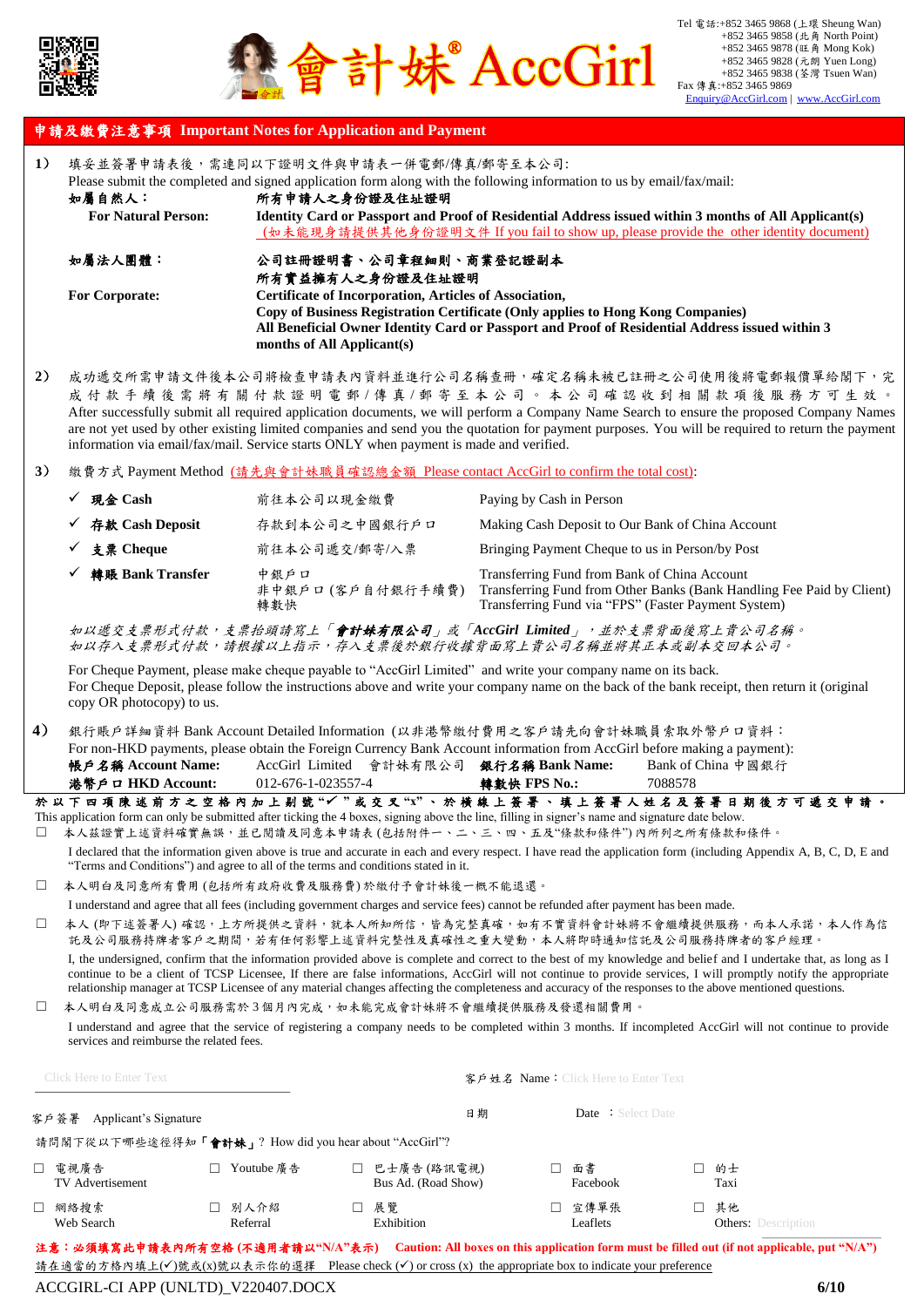



### 附件一**:** 登記獨資**/**合夥公司指引 **Appendix A: Guidelines for Registering an Individual/Partnership Company**

#### 公司名稱 **Company Name**

1. 政府允許公司名稱含國際、集團、實業、投資、財務、學院、中心、研究所等字眼;公司名稱前面還可以加上自己喜歡的地 名,如:法國、美國、中國、香港、上海等,同時香港無限公司可以中文、英文或者中英文註冊,但中文不能以"有限公 司",英文不能以"LIMITED"結尾。

Company name contains words like international, group, holding, industry, investment, finance, colleges, centers, institutes, etc. is allowed by the government; you may also start your company name with your favorite country names, e.g.: France, USA, China, Hong Kong, Shanghai, etc. Moreover, Company Names can be registered in Chinese, English or both Chinese and English (Must not end your Chinese company name with "有限公司"; English company name with "LIMITED").

#### 註冊條件 **Registration Requirements**

2. 需要一位或以上東主,若公司名帶「集團」字眼,需兩位或兩位以上的合夥人。申請人需提供身份證、護照或港澳通行證複 印件,如非香港永久居民,需提供香港擔保人及擔保人的香港居住地址。

One or more than one proprietor required. If the company name contains the word "Group", two or more partners will be required. You will also need to provide photocopies of your identity cards, passports or permit for travelling to and from Hong Kong and Macau. Non-permanent residents of Hong Kong will be required to provide a Hong Kong guarantor and his/her Hong Kong residential address.

3. 東主或合夥人所填寫的中英文姓名必須與身份證或護照上的姓名相符。

The Chinese and English names of the sole proprietor or partners must be identical to the identity cards, passports or permit for travelling to and from Hong Kong and Macau.

#### 註冊資本 **Registered Capital**

4. 無限公司沒有註冊資本的要求。

Unlimited company does not require registered capital.

經營範圍 **Scope of Business**

5. 註冊無限公司需確定公司的經營範圍。

You will need to determine the scope of business before registering an unlimited company.

#### 註冊地址 **Registered Address**

6. 此地址將顯示在公司之商業登記沒商業登記處查冊網站。若以商業大廈地址而並非個人住址作為登記地址,可令客人對 公司規模大增信心。本公司亦有提供註冊辦事處地址租用服務,需另收費。

This address will be displayed on your business registration certificate and the public company registry database. If a commercial address is used as the registered address instead of a home address, your customer will have more confidence in your company. We provide registered address service, additional charges apply.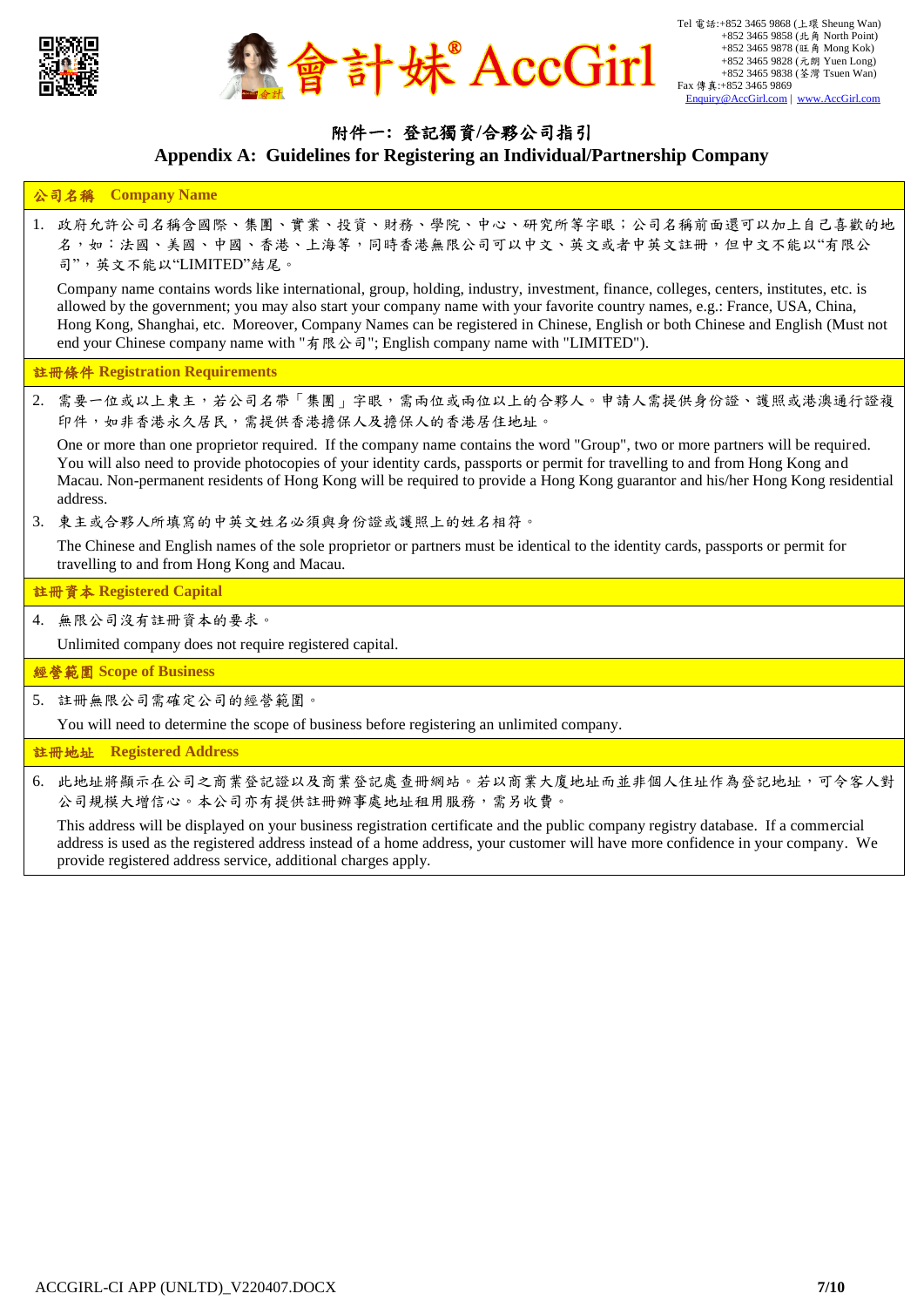



## 附件二**:** 第 **615** 章 《打擊洗錢及恐怖分子資金籌集條例》

#### **Appendix B: Cap. 615 Anti-Money Laundering and Counter-Terrorist Financing Ordinance**

#### 客戶盡職審查 **Customer Due Diligence**

- 根據打擊洗錢條例附表 2 第 2 部第 18 條的規定,客戶需要根據附表 2 第 2 部第 2 條向信託及公司服務持牌者提供資 料。 Subject to the requirements set out in section 18 of Part 2 of Schedule 2 to the AMLO, customers need to carry out CDD measures under section 2 of Part 2 of Schedule 2 to the AMLO.
- 客戶應立即向信託及公司服務持牌者提供客戶在執行該措施過程中獲得的數據或信息。 Customer shall immediately provide the TCSP Licensee with the data or information that customer has obtained in the course of carrying out that measure.
- 客戶還應在信託及公司服務持牌者要求規定的期限內應信託及公司服務持牌者的要求,提供任何文件或任何數據或 信息的記錄副本。 The customer shall also on request by the TCSP Licensee within the period specified in the record-keeping requirements of the AMLO, provide a copy of any document, or a record of any data or information.
- 客戶在收到請求後,在合理可行的情況下盡快執行信託及公司服務持牌者的過程中提供任何文件或任何數據或信息 的記錄副本。

Obtained by the customer in the course of carrying out the CDD measures as soon as reasonably practicable after receiving the request.

以上客戶盡職審查資料只供參考,如欲了解更多有關《打擊洗錢及恐怖分子資金籌集條例》,請點擊以下網址進入電子版香 港法例網站 https://www.elegislation.gov.hk/hk/cap615!zh-Hant-HK

The above Customer Due Diligence information is for reference only. For more information about Anti-Money Laundering and Counter-Terrorist Financing Ordinance, please click on the link below to visit the Hong Kong e-Legislation website: [https://www.elegislation.gov.hk/hk/cap615!en?INDEX\\_CS=N&xpid=ID\\_1438403529058\\_002](https://www.elegislation.gov.hk/hk/cap615!en?INDEX_CS=N&xpid=ID_1438403529058_002)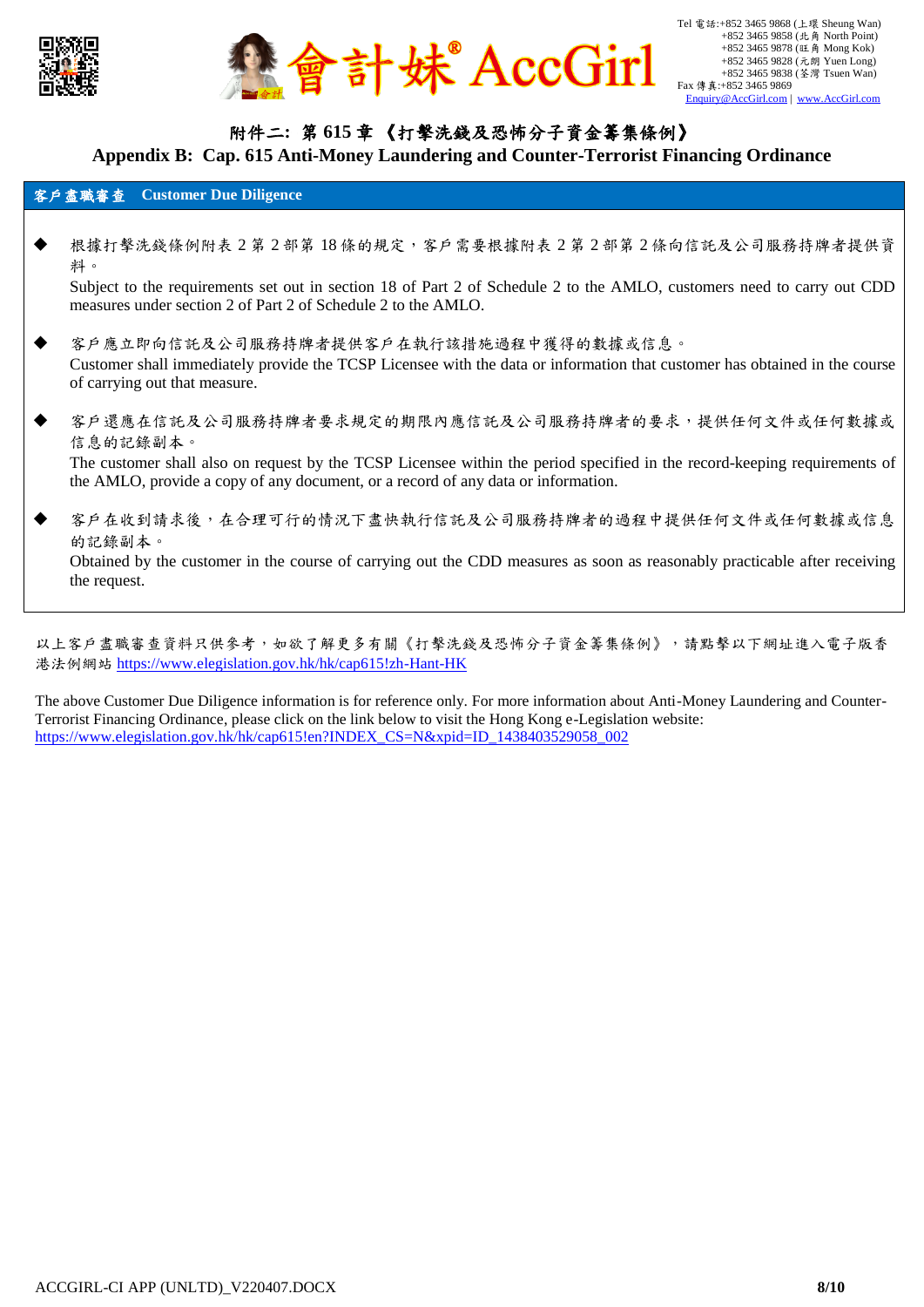

會計妹 AccGirl

Tel 電話:+852 3465 9868 (上環 Sheung Wan) +852 3465 9858 (北角 North Point) +852 3465 9878 (旺角 Mong Kok) +852 3465 9828 (元朗 Yuen Long) +852 3465 9838 (荃灣 Tsuen Wan) Fax 傳真:+852 3465 9869 [Enquiry@AccGirl.com](mailto:Enquiry@AccGirl.com) | [www.AccGirl.com](http://www.accgirl.com/)

附件三**:** 虛擬辦公室服務計劃

# 會計妹® 虚擬辦公室服務 計劃內容

| 服務範圍                                  | 富恵套餐   | 基本套餐         | 優越套餐         | 卓越套餐   |
|---------------------------------------|--------|--------------|--------------|--------|
| 使用本公司的地址作為貴公司之商業登記註冊地址                | ✓      | ✓            | ✓            | ✓      |
| 將本公司的地址印在貴公司之信紙,名片及商業傳單上作商業<br>用途     | ✓      | ✓            | ✓            | ✓      |
| 代收信件及包裹 (每月上限25封/件),並以電郵即時通知貴公司       | ✓      | ✓            | ✓            | ✓      |
| 獨立電話號碼                                |        | $\checkmark$ | ✓            | ✓      |
| 辦公及非辦公時間經來電直接轉駁至指定號碼 ⑷                |        | ✓            | $\checkmark$ | ✓      |
| 專業秘書為貴公司接聽電話 ⑵③                       |        |              | ✓            | ✓      |
| 專業秘書為貴公司代接電話後即時轉駁至貴公司 (2)<br>指定號碼     |        |              | ✓            | ✓      |
| 以電郵形式通知貴公司來電號碼及口訊 ⑶                   |        |              | ✓            | ✓      |
| 獨立傳真號碼                                |        |              |              | ✓      |
| 以電郵形式於網上為貴公司接收傳真,並即時以電郵通知收件<br>人(無上限) |        |              |              | ✓      |
| 預繳6個月                                 | 港幣150元 | 港幣250元       | 港幣300元       | 港幣350元 |
| 預繳12個月優惠價                             | 港幣115元 | 港幣200元       | 港幣220元       | 港幣265元 |
| 預繳24個月優惠價                             | 港幣75元  | 港幣150元       | 港幣198元       | 港幣238元 |
| 預繳36個月最抵優惠價                           | 港幣63元  | 港幣120元       | 港幣178元       | 港幣213元 |

# 其他虛擬辦公室優惠

| 電話 /網絡電話服務 (需要預繳6個月服務費)                         | 優惠價      |
|-------------------------------------------------|----------|
| 獨立電話號碼<br>為貴公司於任何時間經來電直接轉駁至指定號碼 (無上限)           | 每月港幣100元 |
| 獨立電話號碼<br>専業秘書為貴公司接聽公司來電,並快速通知公司聯絡人 (每月最多50通電話) | 每月港幣150元 |
| 商務e線 (需要下載手機應用程式)                               | 每月港幣200元 |
| 傳真服務 (需要預繳6個月服務費)                               | 優惠價      |
| 獨立傳真號碼<br>以電郵形式於網上為貴公司接收傳真,並即時以電郵通知收件人 (無上限)    | 每月港幣50元  |

備註: 選擇優越套餐或卓越套餐之客戶可選擇(1)。(2)或(3)服務 ; 選擇喜愛 生額外的服務費.

使用會計妹®虛擬辦公室服務之客戶可選用信件定期轉移服務,將收到的信件轉移到固定的會計妹®分店 (北角、上環、旺角、元朗 或荃灣),方便取件。信件轉移服務每次手續費為港幣50元,而每次轉移上限為25封信件。已交付按金的客戶可於按金扣除相關費 用。包裹或大型信件 (體積超過30cm闊 x 30cm高 x 2cm深或 多於1kg) 收費另計,詳情請致電會計妹®職員查詢。

AccGirl Limited 會計妹有限公司